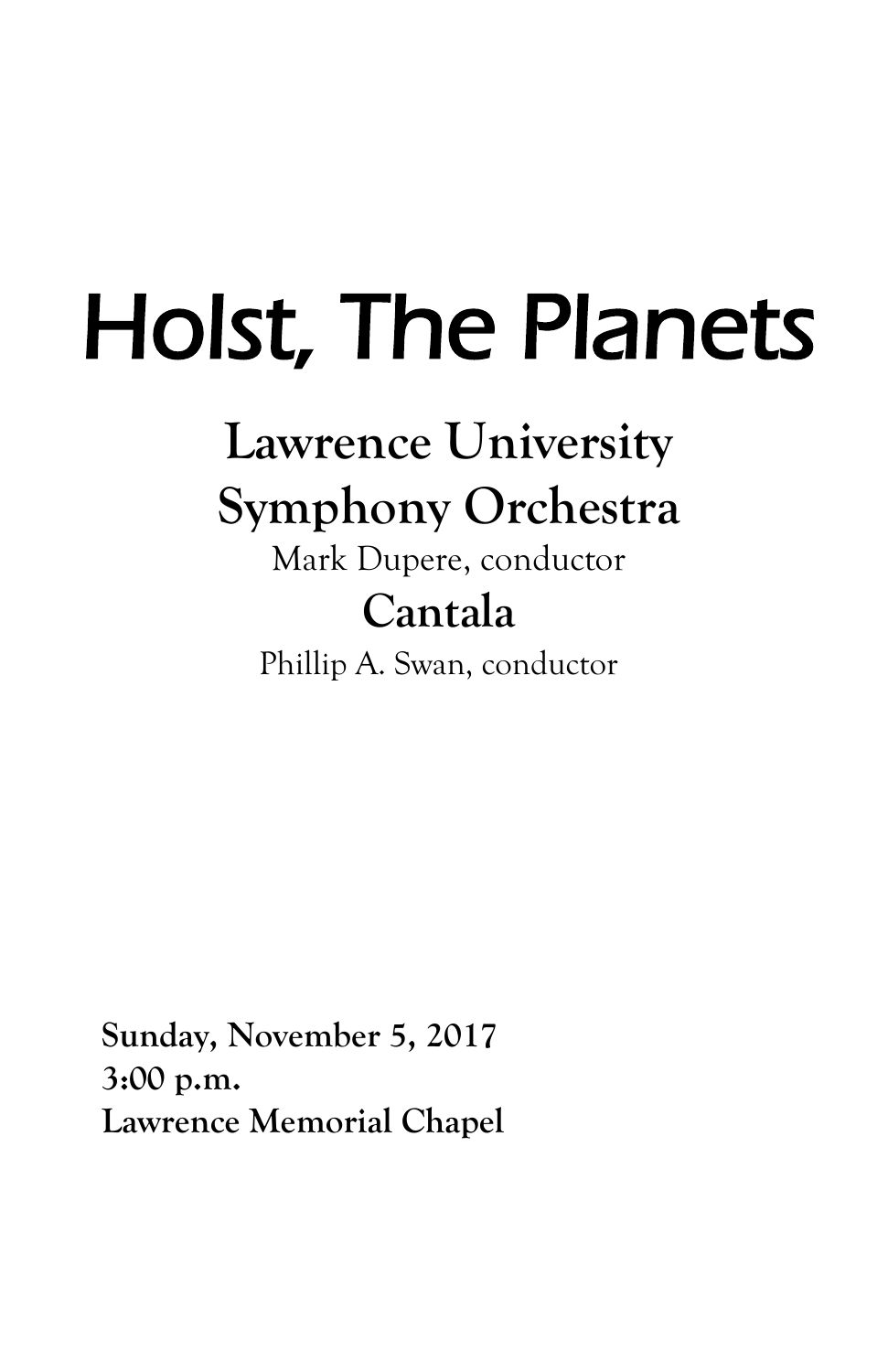

Please donate to **Music for Food** before leaving tonight!

What is **Music for Food**?

**Music for Food** believes both music and food are essential to human life and growth. Music has the power to call forth the best in us, inspiring awareness and action when artists and audiences work together to transform the ineffable into tangible and needed food resources.

**Music for Food** is a musician-led initiative for local hunger relief. Our concerts raise resources and awareness in the fight against hunger, empowering all musicians who wish to use their artistry to further social justice.

Donations of non-perishable food items or checks will be accepted at the door. All monetary donations are tax-deductible, and will be processed by the national office of **Music for Food**. 100% will be sent to the food pantry at St. Joseph's.

Each year the St. Joseph Food Program distributes thousands of pounds of food to those who are hungry in the Fox Valley. Lawrence is proud to help.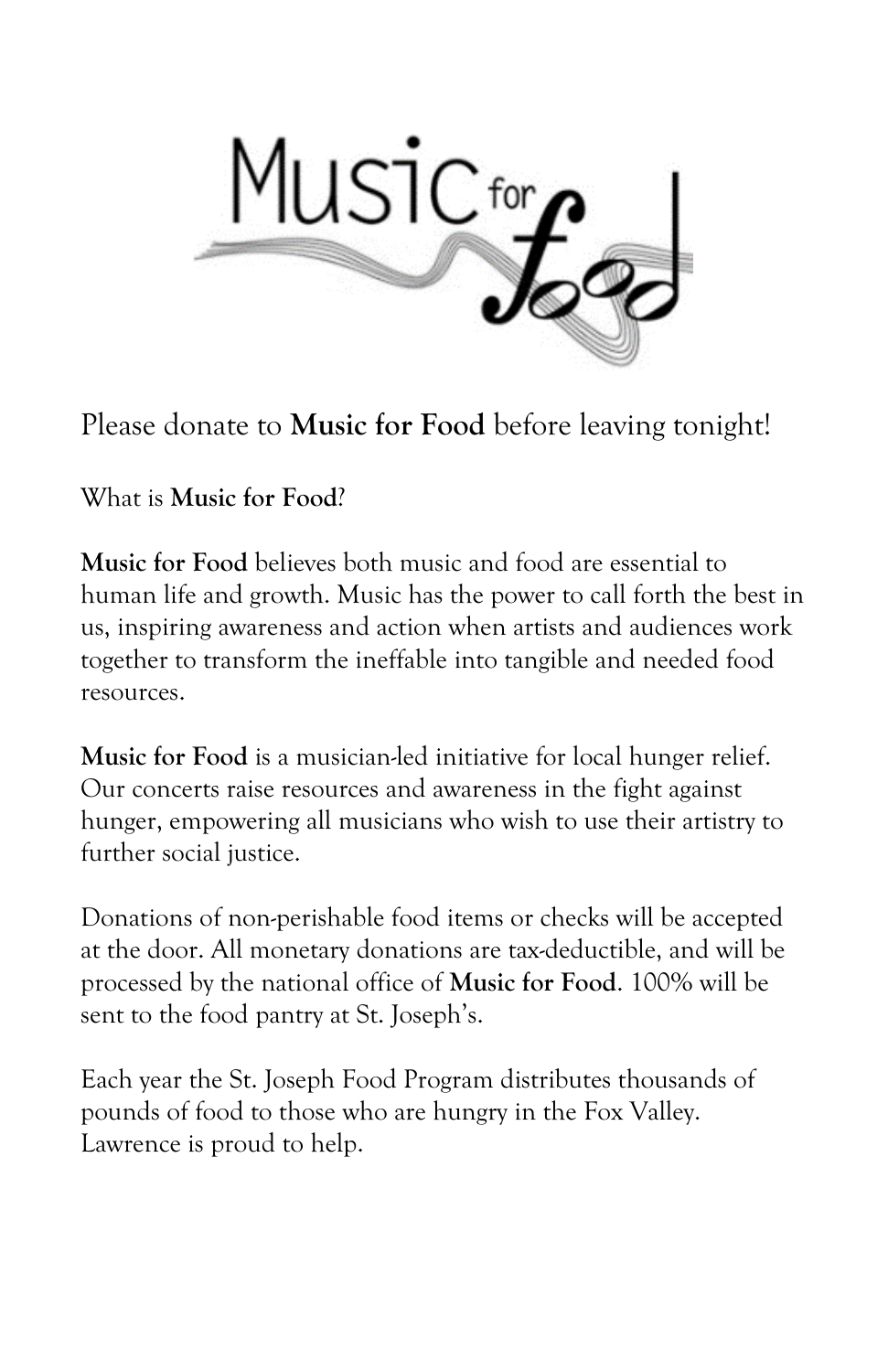*The Planets: Suite for Large Orchestra*, op. 32 Gustav Holst Mars, the Bringer of War (1874-1934) Venus, the Bringer of Peace Mercury, the Winged Messenger Jupiter, the Bringer of Jollity Saturn, the Bringer of Old Age Uranus, the Magician Neptune, the Mystic

*Please join us for a reception in SH163 following the performance.*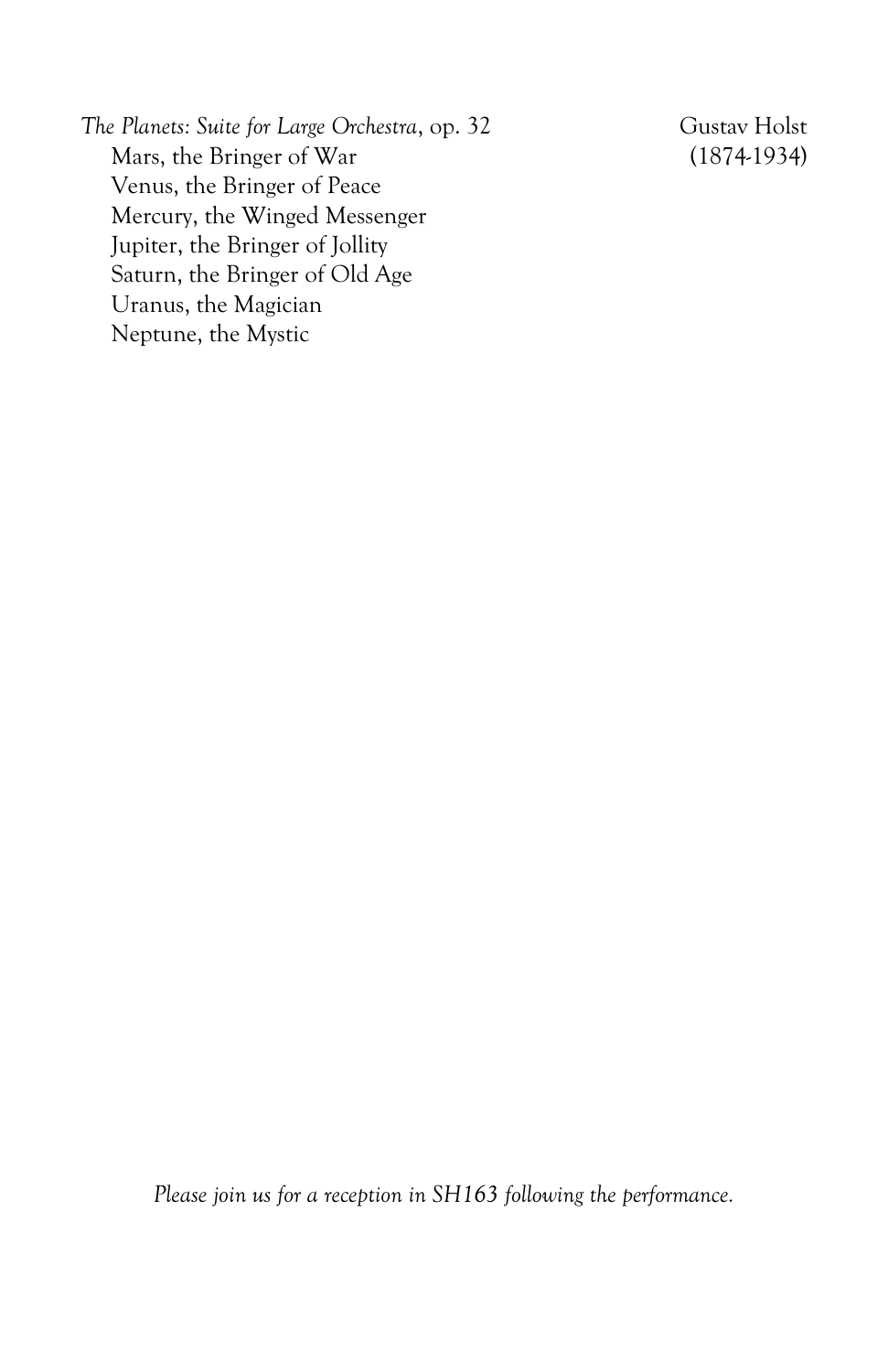#### **PROGRAM NOTES**

#### **The Planets**

GUSTAV HOLST Born: 1874, Cheltenham, England; Died: 1934, London Composed: 1914-16 Premiered: September 29, 1918, Queen's Palace, London, Queen's Hall Orchestra and St. Paul's Girls School, Adrian Boult, conductor

Gustav Holst based his famous suite *The Planets* on the concept of astrology. Each of the individual movements is based on the influence of the planets on the psyche, with the exclusion of Earth. The planets are also not put in their natural order throughout the piece, but are rather put in groups that complement each other; for example, the opening movement, which portrays Mars as the bringer of war, is immediately followed by Venus, the bringer of peace, and so on. The under rehearsed September premier in the final months of the First World War was made possible through the support of Holst's friend, music patron H. Balfour Gardiner. Later, a public performance was given in London on February 27, 1919. The premier, though not playing all the movements at the composer's decision, was a success, and a century later *The Planets* remains the composer's most famous work.

The first movement, titled Mars, the Bringer of War, opens with a quiet but unsettled and ferocious march-like rhythm played by the strings (using a technique called col legno, which involves hitting the wood of the bow against the string) and percussion, before the low brass and bassoons play a dark, brooding theme. The entire orchestra begins a slow crescendo based upon repetitions of this melody, building up to the first of several massive climaxes bristling with unbridled dissonance. The trombones and horns introduce a second theme, before passing it on to the strings. This theme grows in intensity before erupting into a series of sharp, jagged chords, accompanying a solo that is traded off between the tenor tuba and trumpet. There is more thematic trading between the brass and strings that brings the music to yet another climax, ending in a sudden change in tempo and a dramatic, crashing chord from the entire orchestra that slowly fades into silence. This begins a slow, ominous interlude as the second theme appears at half tempo. The theme is shared throughout the strings, steadily building up before erupting into a thundering recapitulation of the opening rhythmic motif. At the very end, there is a flurry of activity in the strings and one final, enraged crescendo as each note is exhaustively emphasized, culminating in massive defeat.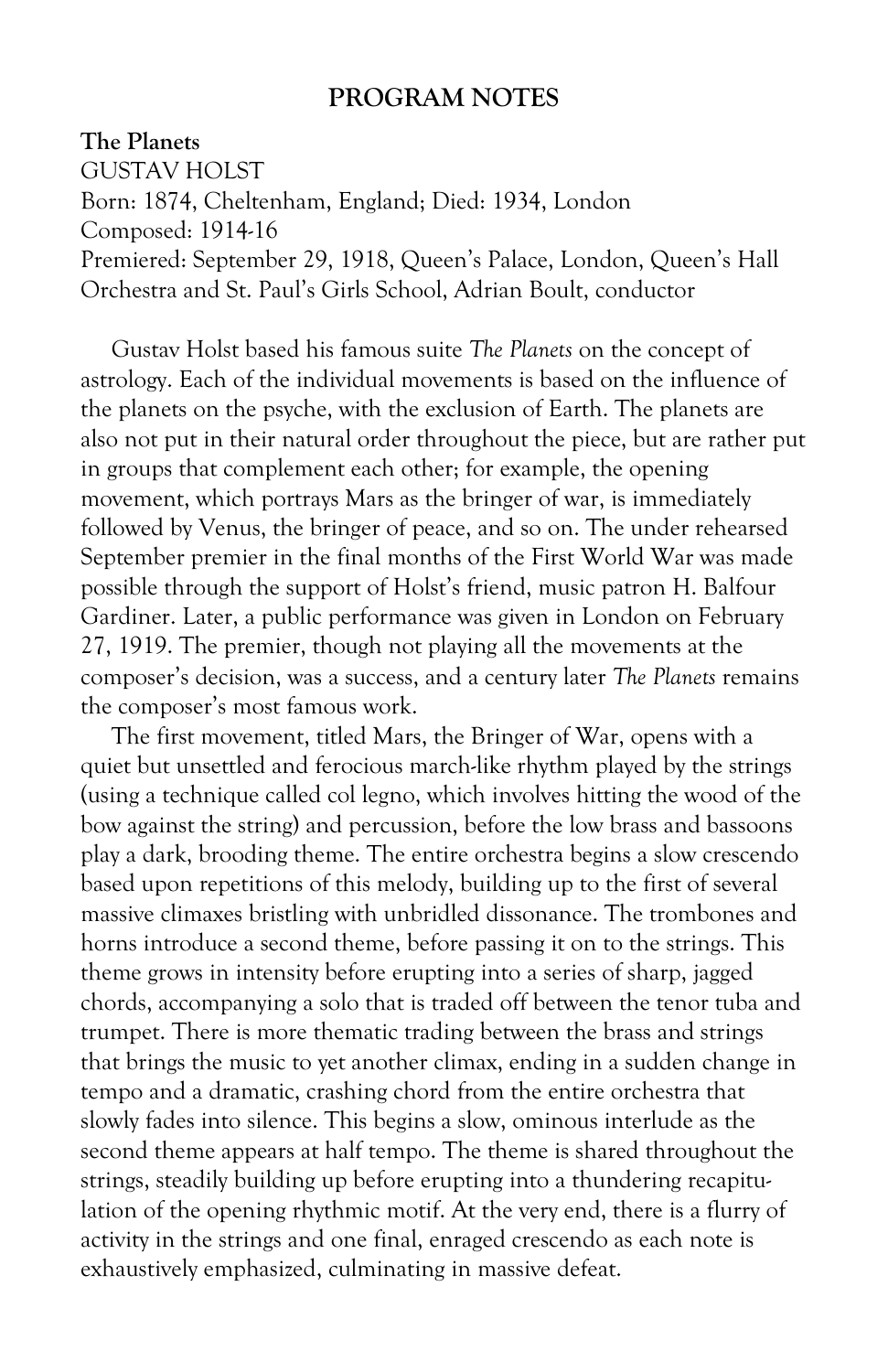As the chaos and adolescent ferocity of war fades, Venus, the Bringer of Peace, rises like a phoenix from the ashes. The simplicity and raw beauty of the second movement was a rarity for Holst, and was arguably never recaptured in his later compositions. Structured around various solo instruments, horn, violin, cello, and oboe, pay particular attention to melodies as they reemerge. Each restatement brings us further from the violence of the first movement, until we can finally relax into a dreamlike state as the celesta fades away.

Mercury, the trickster and prankster, foils this dreamlike spell, taking flight immediately, with fleet fragments nimbly rising upwards. The rapidity then settles into a more spoken quality, depicting the Winged Messenger – and again flipping back and forth in character as Mercury changes whimsically. Mercury's message is an allusion to Morse code, with a long-short pattern, each repetition penetrating further into grandiosity and weight before returning to the agility and lightness of the opening, with scales darting and fast figurations scurrying about the orchestra. Holst said that this movement reflected the "process of human thought," a continuous journey of expeditious searching and arrival.

The fourth movement, titled Jupiter, the Bringer of Jollity, is a rondo that is by far the most lively and joyous movement in the entire suite. It begins suddenly with an ecstatic flurry of notes in the violins, soon accompanied by a quick, excited theme in the horns and violas, soon picked up by the low brass and timpani. This introduction ends in a sudden, thunderbolt-like crash from the entire orchestra, simmering down into quieter, varied repetitions of the opening theme, building up until coming to an abrupt, unexpected thunderbolt. A spritely theme dances in, and these two themes are traded off in this quiet section before the pace of the movement changes into a quick dance-like rhythm, in which a third, theme is introduced in the horns. This theme is traded throughout the orchestra, growing in velocity before yet another thunderbolt-like crash interrupts, after which the orchestra quiets down into an interlude in which fragments of the first theme are repeated, slowly fading into nothing. Here, the tempo slows dramatically, as a new, hymn-like theme is introduced in the horns and strings. This slow theme builds up with grandeur and ecstatic volume, before once again fading into silence. After this, the various themes and sections from before all make reappearances in slightly varied forms of their precursors. Finally, after one final repetition of the slow theme in the celli, bass, and low brass, the work speeds into a short, exciting coda of frolicking, excited woodwinds and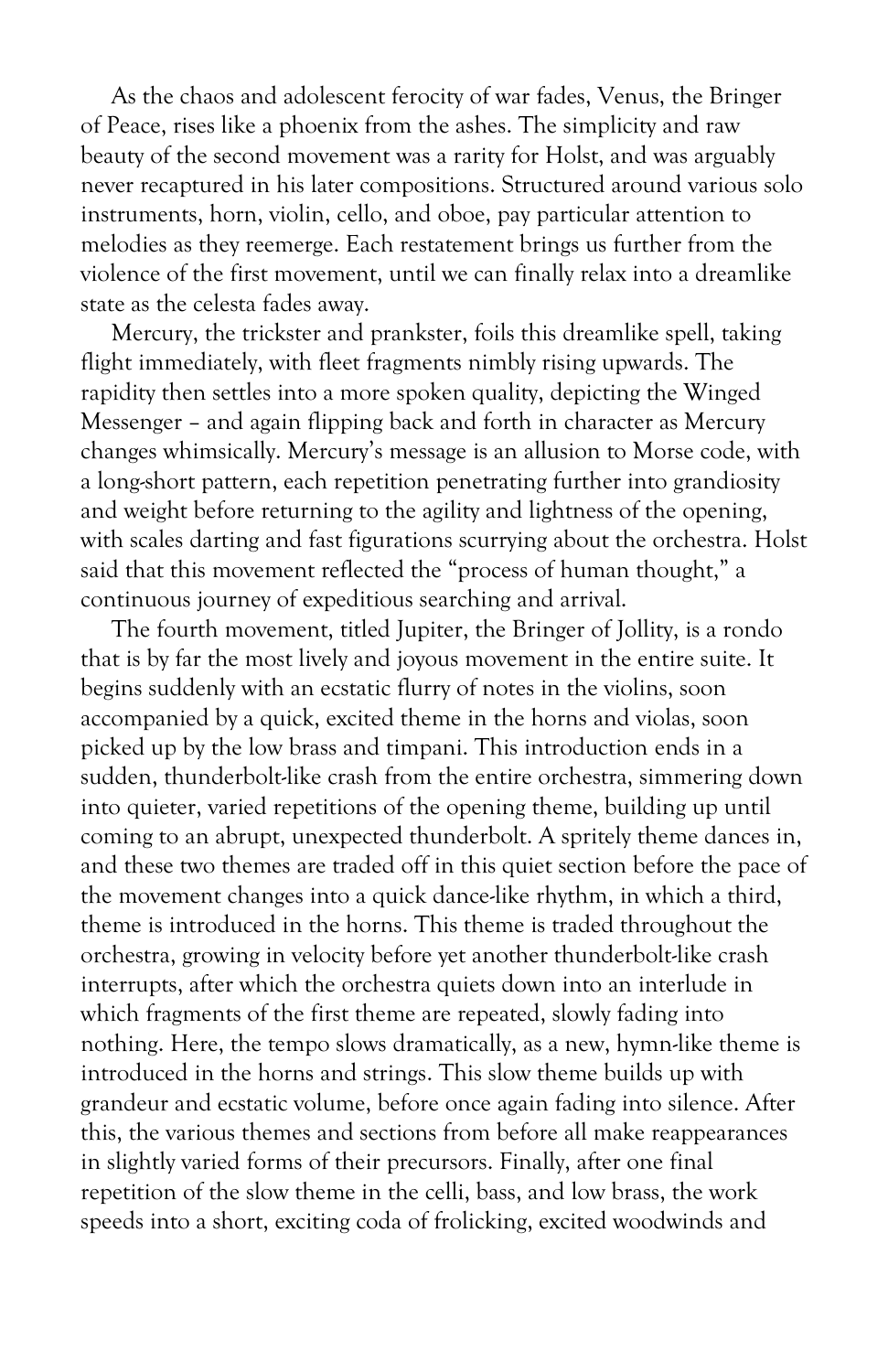violins accompanied by booming blows from the brass and timpani, building up to the movement's final, triumphant chord.

After this bombastic ending, this lengthy exploration of frothing excitement, it is as if the whole orchestra is tired out – and thus comes Saturn, The Bringer of old Age, which begins with two oscillating, syncopated chords, the sonorities of which seem to groan and sour with age. As they continue to vacillate, yearning surges emerge, etching ripples from the steady tread of time that continues, with little allowance for push and pull. As the horns enter, it feels as though we are propelled through a processional, as if a funeral for fate. Rhythm, and time, is obscured with ambiguous metric entrances, as the aged buckling transforms into clangorous bells and deep dissonance on alternating beats, as the surging motif from the opening is shortened into a brassy bristle, angularly poking out from this ringingly relentless fabric. Holst does not end here, however, and continues the music into a realm of acceptance, as the syncopation settles into an almost cyclical descending figure. The theme is the same, despite the tumult of bells, but the harmonic bed changes this soul of the movement into an unstuck syncopation that has lost the polarity of tick and tock, a journey through a vast spread of ethereal and beautiful music.

Suddenly, we break the placidity of Saturn, as the brass section rudely interrupts this evocation of the heavens. Uranus is certainly a magician with a taste for vulgarity. His movement takes off into a gallop, where meter, rhythm, and tonality somehow lose their prominence in favor of wild energy and devious tricks of the ear. The smallest instrument on the orchestra, the piccolo, must somehow match the excitement of the largest, the 33-foot-tall Brombaugh organ. As suddenly as he arrived, however, Uranus regresses into the shadows; although he has spent his energy, his magic remains.

When Holst completed *The Planets*, the most remote planet known to humanity was Neptune. It would be another 46 years before the first human would even leave Earth's atmosphere, much less actually visit a place like Neptune. The lifeless, barren landscape of such a planet was certainly on Holst's mind as he completed Neptune, the Mystic. Melodies enter and exit our sonic palette with ease, and harmonies shift seamlessly with little regard for their neighboring chords. From a distance, perhaps from the stars themselves, beautiful voices waft into the hall. As the orchestra fades, these celestial voices carry a circling tune away with them into the abyss of space; the Music of the Spheres.

*(Eleanor Legault, Bryn Rourke, Nathaniel Sattler, LSO Musicians)*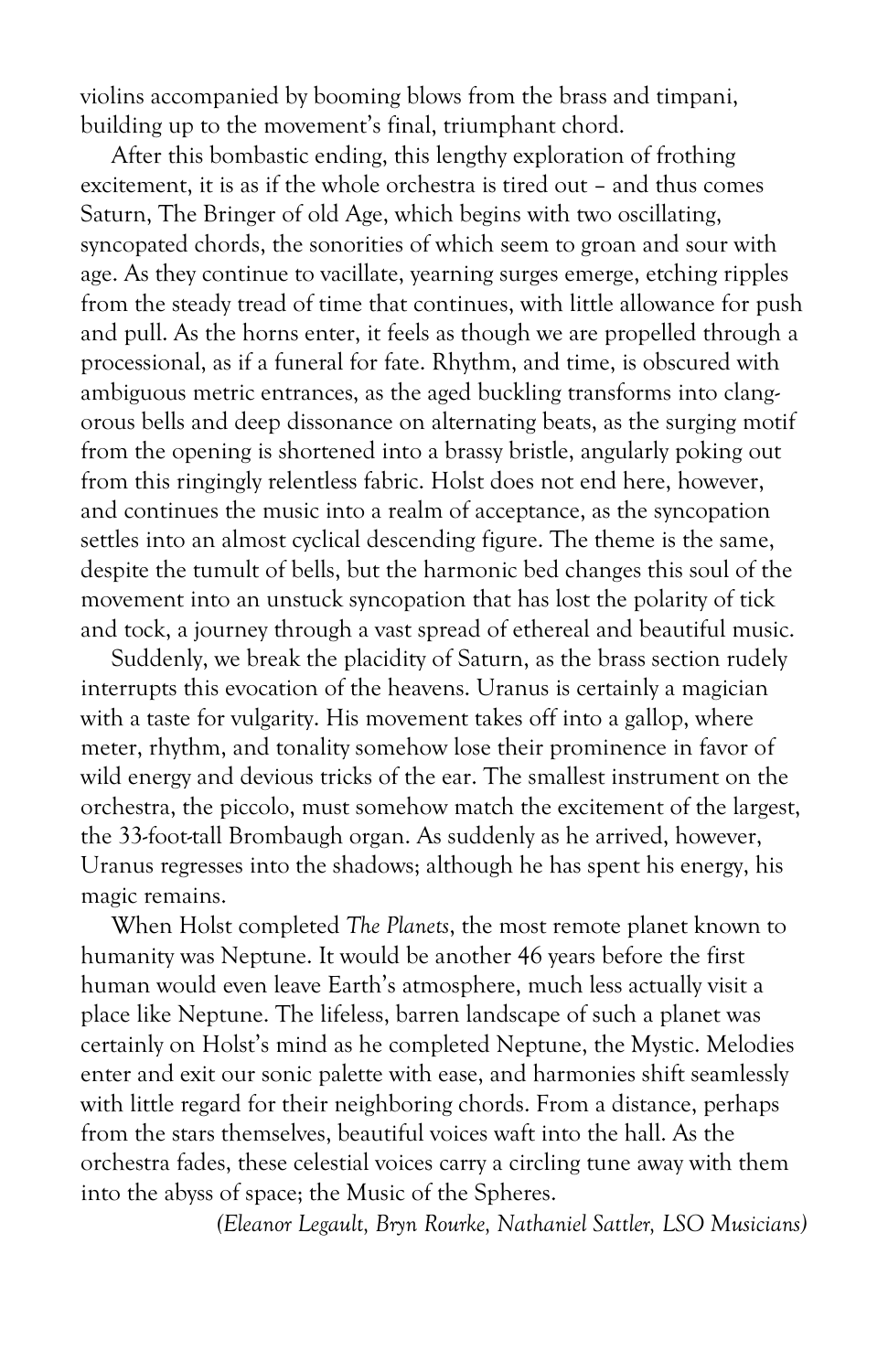#### **Lawrence University Symphony Orchestra**

#### **VIOLIN I**

Laura Duggan McKenzie Fetters Jessica Gehring Grace Halloran Margaret Norby Matt Piper Alex Quinn Rehanna Rexroat Joanie Shalit Rachael Teller Katie Weers, concertmaster

#### **VIOLIN II**

Sarah Colimon Marsophia DeSouvre Jelani Jones Abigail Keefe Ella Kile Wendell Leafstedt Alan Liang Clancy Loebl Amanda Milne\* Claire Sternkopf

#### **VIOLA**

Hannah Aitken Laura Burke Kanyon Beringer Camille Copp Lia Eldridge Jae Franklin Amy Gruen Trent Guerrero Gabriel Hartmark Eleanor Horner Eleanor Legault Emily McCabe Meghan Murphy\* Julien Riviere

#### **VIOLA, cont.**

Nat Sattler Julia Tibbetts Gawain Usher Courtney Wilmington

#### **VIOLONCELLO**

Hannah Baron Julian Bennett Madison Creech Alyssa Cox Basil Eastman-Kiesow Natalie Galster-Manz Julia Johnson Mikaela Marget\* Sarah Ogden David Sieracki Evan Stroud Joshua Tan Ian Wasserman David Yudis

#### **BASS**

Jeanette Adams Jason Duncan Clay Knoll Sarah Krysan Zoe Markle Ali Remondini Sam Taylor\* Steven Traeger

#### **FLUTE**

Madeleine Leonowitz Jordan Peterson (picc) Hannah Elizabeth Tobias (picc/alto) Erec VonSeggern\*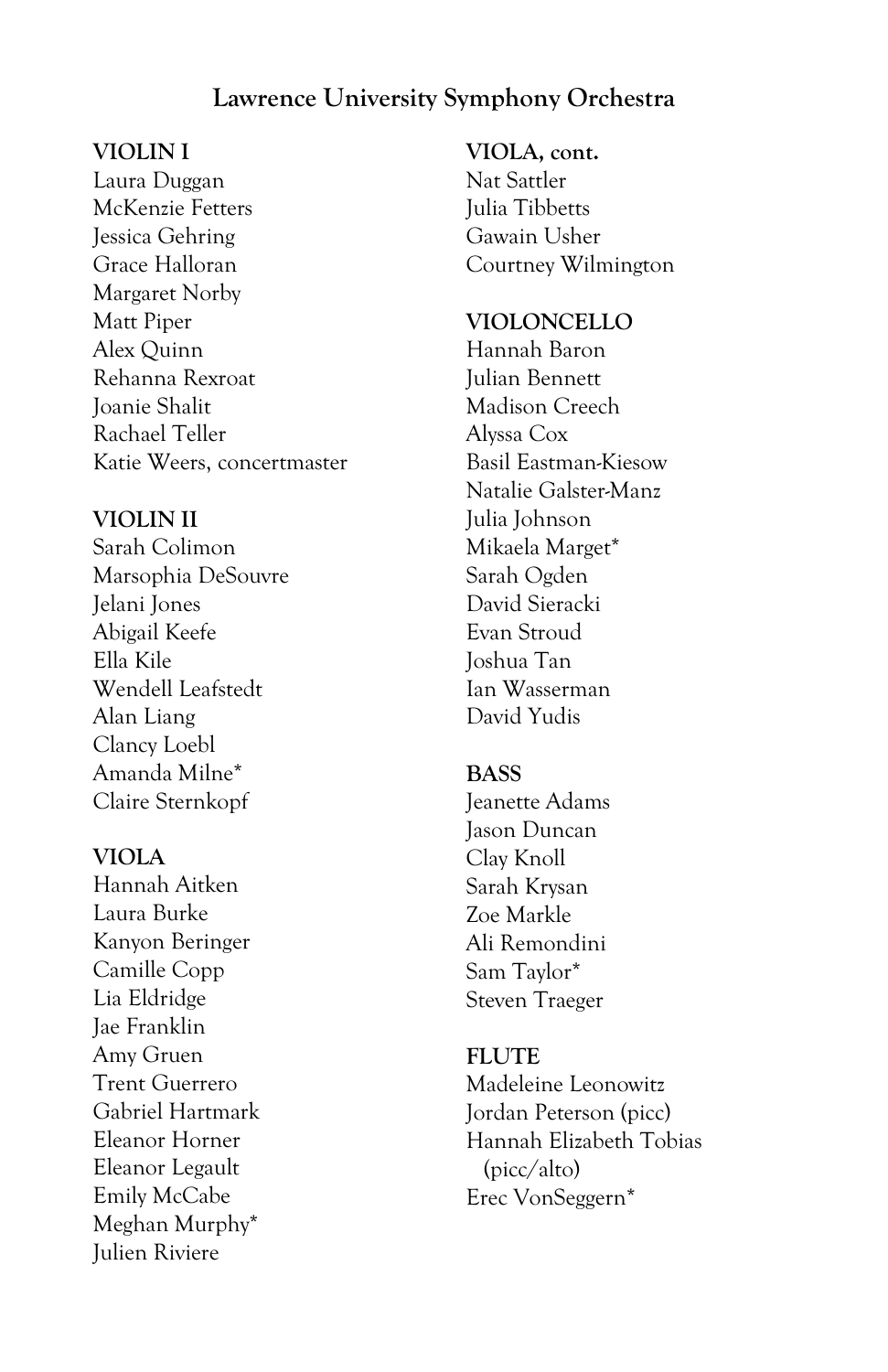**OBOE** Ellie Coale (EH) Manny Ferreira Delaney Olsen\* Logan Willis

**CLARINET** Abbey Atwater\* Anthony Dare (bass) Madeleine Duncan\* Kate Kilgus

**BASSOON** Andrew Hill\* Emilia Jackson Susan McCardell (contra) Stuart Young\*

**HORN** Julian Cohen David Germaine Hayden Guckenberg (asst.) Jonathan Ibach Emma Jensen\* Brittany Neil Zach Prior

**TRUMPET** Adrian Birge Caleb Carter Devin Gay Ricardo Jimenez\* **TROMBONE** Cole Foster Allie Goldman Liam McDonald\* (Bass)

**TENOR TUBA** Daniel Quiroga

**TUBA** Tanner Stegink

**HARP** Lily Atkinson Christian Messier

**CELESTE** Ethan Valentin

**ORGAN** Ethan Mellema

**TIMPANI** Sean Goldman\* Alex Quade

**PERCUSSION** Nolan Ehlers Adam Friedman Dan Green

\*Denotes principal or section leader

**LSO Stage Crew** Jeanette Adams Gabriel Hartmark Joan Shalit

**LSO Librarians** McKenzie Fetters Liam McDonald Katie Weers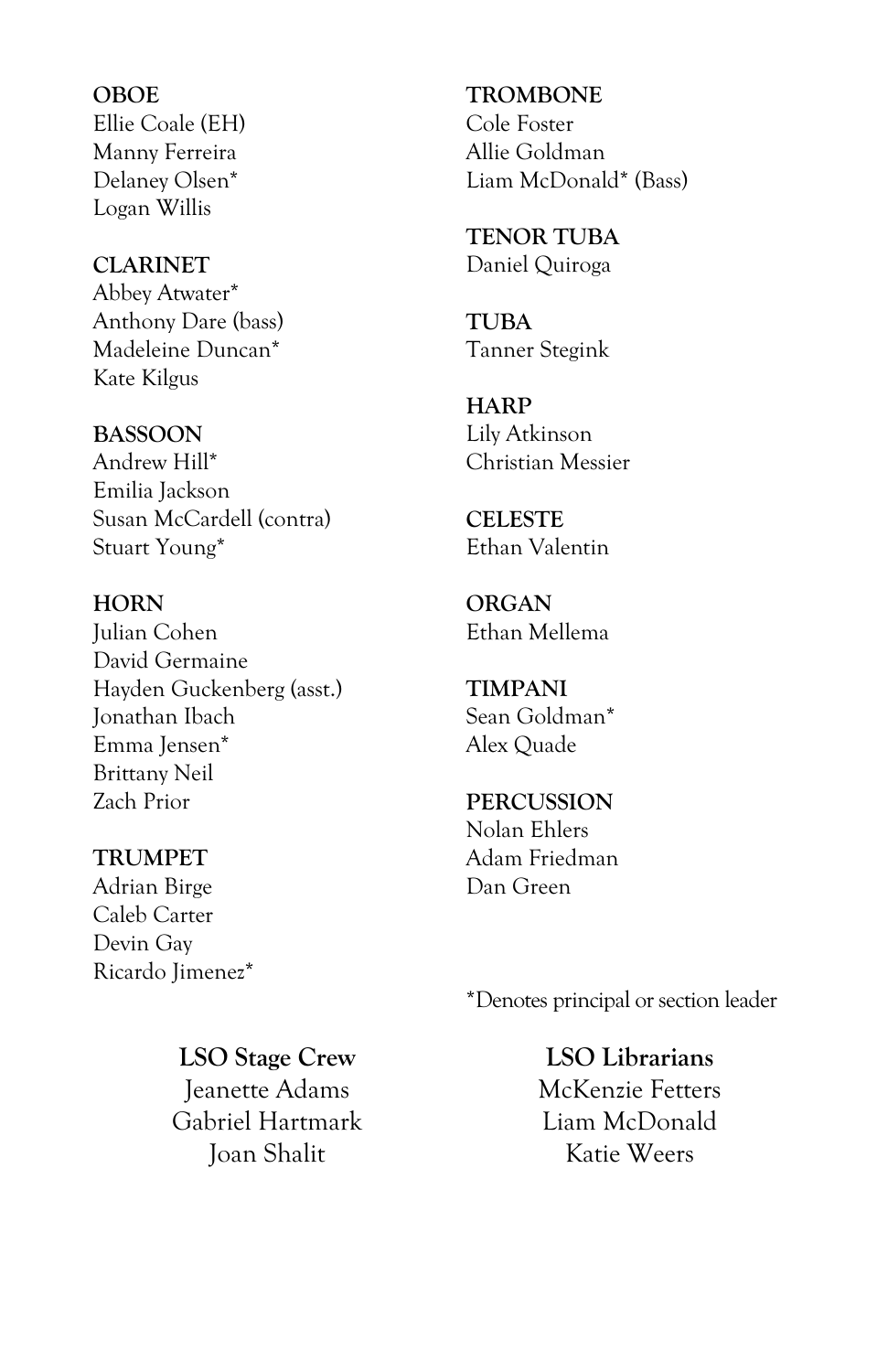#### Cantala

Phillip A. Swan, director Gabrielle Claus, accompanist

#### **Soprano I**

Meghan Burroughs Grace Drummond Amanda Karnatz Anna Mosoriak\* Rehanna Rexroat Sarah Scofield Sam Stone

#### **Soprano II**

Emily Austin Maren Dahl Marieke de Koker Samantha Gibson Emma Milton Katie Mueller Charlotte Noble Emily Richter\*

#### **Alto I**

Izzy Beltz Jenna Bliss Grace Foster Emma Jones Frances Lewelling Bea McManus\* Anna Nowland Anna Patch Mary Grace Wagner

#### **Alto II**

Amy Courter Susie Francy Caroline Granner Allie Horton\* Erin McCammond-Watts Eva Tourangeau Lauren Turner

\*Section leaders